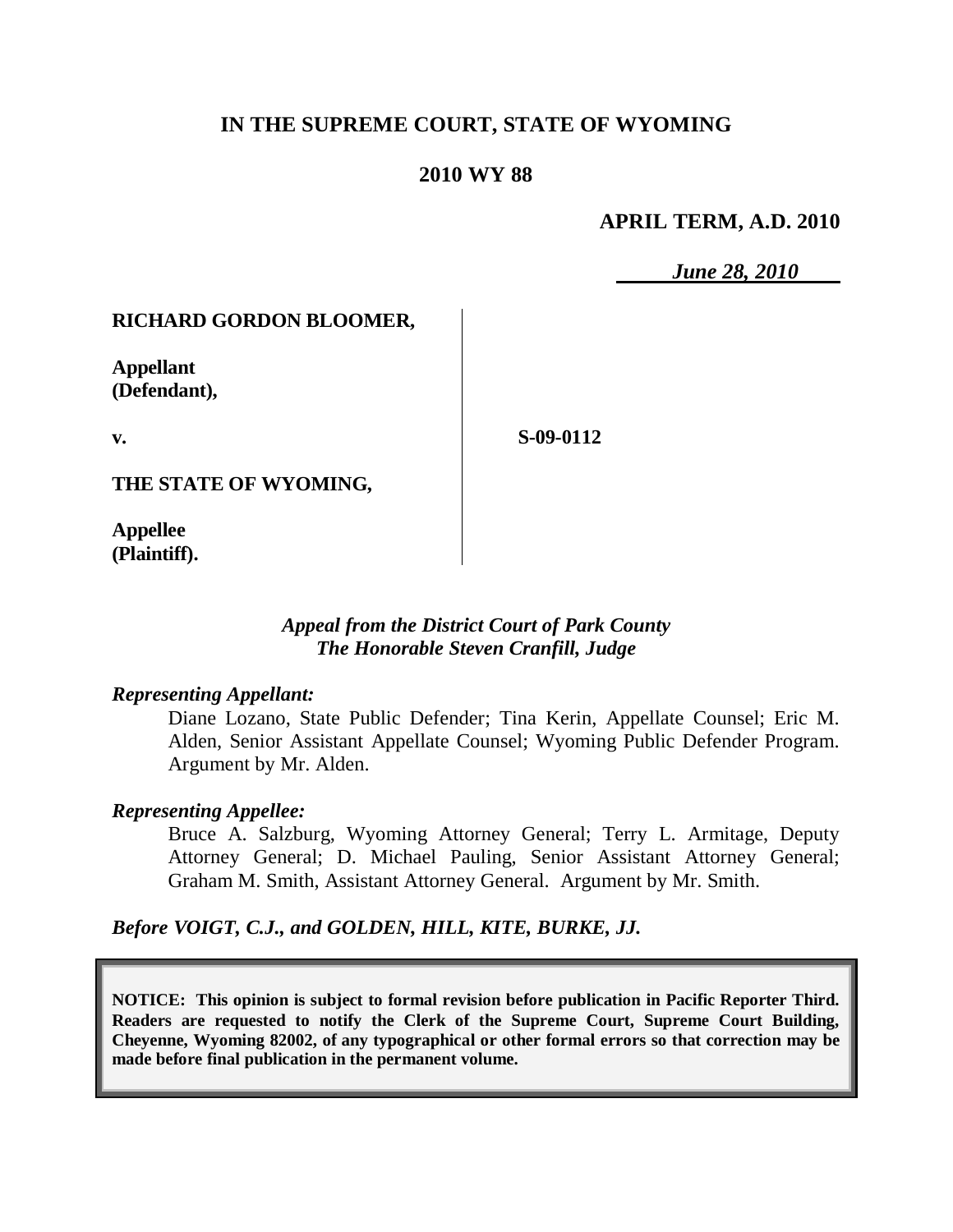### **GOLDEN**, Justice.

[¶1] A jury found Appellant Richard Gordon Bloomer guilty of aggravated robbery and aggravated assault and battery, and also found him to be a habitual criminal. Because Bloomer had three prior felony convictions, the district court imposed two life sentences. Bloomer appeals his convictions, asserting claims of instructional error and ineffective assistance of counsel. He also challenges the legality of his life sentences. We affirm Bloomer's convictions, but reverse his sentences. We remand this case to the district court for resentencing.

### **ISSUES**

[¶2] Bloomer submits these issues for our consideration:

I. Did the [district] court's failure to give any jury instruction on the presumption of innocence constitute plain error?

II. Did the State prove three prior felony convictions in support of the habitual criminal allegation?

III. Under the circumstances of this case, can subsequent non-violent felonies be charged and tried before known earlier violent felony allegations in order to create habitual criminal liability?

IV. Is it ineffective assistance of counsel to allow the [district] court to fail to instruct on the presumption of innocence and the right not to testify?

## **FACTS**

[¶3] A little after 12:00 a.m. on August 24, 2002, two Burger King employees were robbed by a masked gunman as they approached the Pinnacle Bank in Cody to deposit the previous day's receipts. During the robbery, the gunman brandished a black pistol and threatened the employees. After taking the money, the robber ordered the employees to the ground and told them he would blow their heads off if they moved. The employees stayed on the ground for a few minutes before fleeing the scene and reporting the robbery. The victims were unable to identify the robber, and no suspects were identified by law enforcement at the time.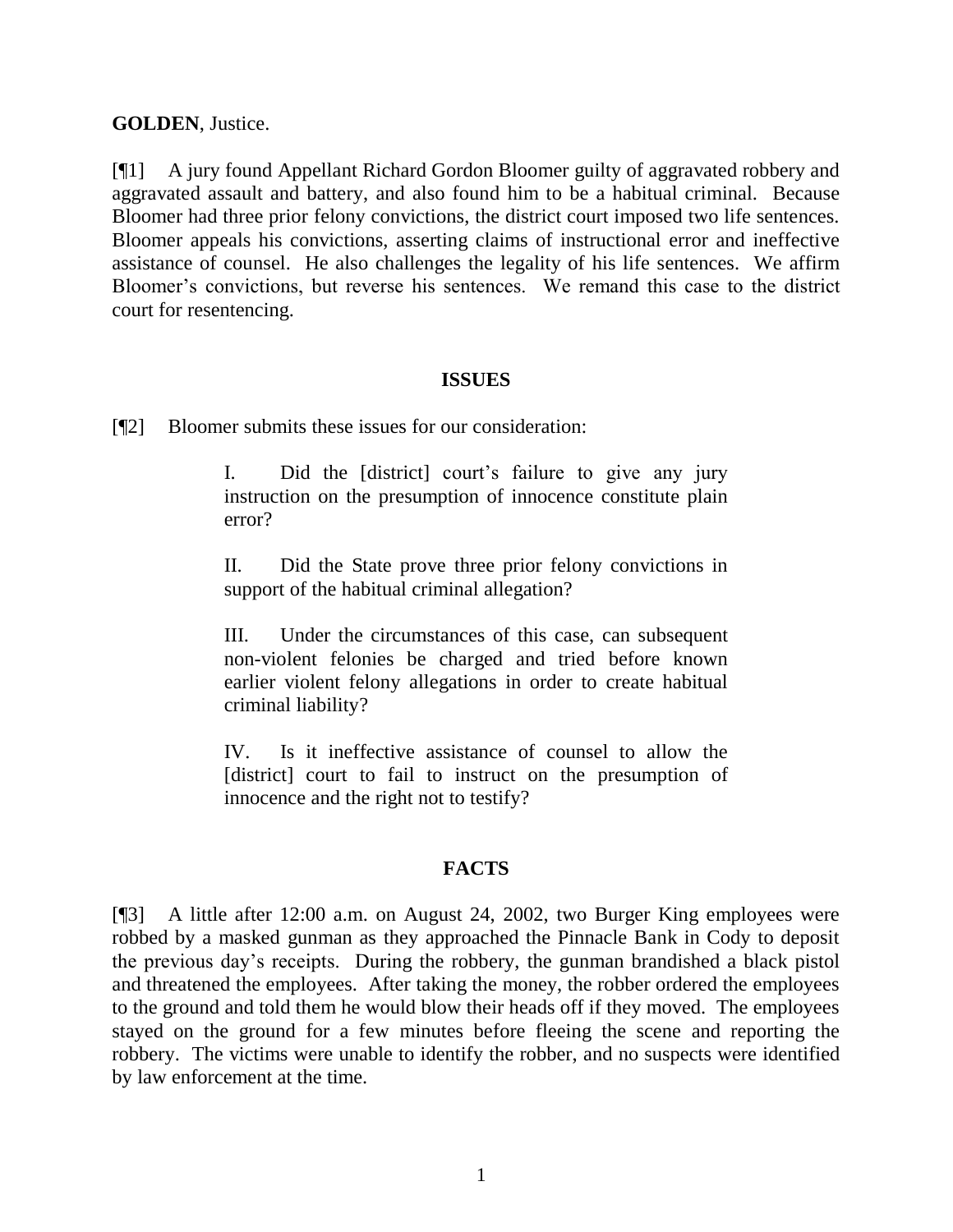[¶4] Approximately two years later, law enforcement received information implicating Bloomer in the robbery. On July 27, 2004, Eric Kin Choy, an inmate at the Adult Community Corrections Center in Casper, Wyoming, reported to Detective Juliet Wardwell of the Cody Police Department that Bloomer had committed the robbery along with Ian Parsons. Detective Wardwell subsequently interviewed Parsons who admitted to driving the getaway car in the robbery and confirmed Bloomer's identity as the masked gunman.

[¶5] At the time the robbery information was developed, Bloomer was facing two felony drug charges in Park County. He absconded to Montana, where he was arrested, convicted and ultimately sentenced in September 2005 to seven years in prison for felony forgery. While incarcerated in Montana, Bloomer petitioned to be returned to Wyoming to stand trial on the pending drug charges.

[¶6] Before his trial commenced on the drug charges, the State filed a Felony Information charging Bloomer with one count of aggravated robbery and one count of aggravated assault and battery for his part in the instant robbery. The State later amended the Information to include a habitual criminal sentence enhancement provision. The enhancement was based on Bloomer's Montana forgery conviction and his convictions on the two Park County felony drug offenses.

[¶7] Bloomer's trial in this case commenced on January 13, 2009, and resulted in guilty verdicts on both charged offenses. During the habitual criminal phase of the trial, the State presented evidence concerning the Montana and Park County convictions. That evidence established that Bloomer had been convicted of felony forgery in Montana in May 2005 and of two felony counts of possession with intent to deliver a controlled substance in Park County, Wyoming, in January 2008. The jury adjudged Bloomer to be a habitual criminal with three prior felony convictions. Based on his habitual criminal status, the district court sentenced Bloomer to two consecutive life sentences. This appeal followed.

## **DISCUSSION**

## *Presumption of Innocence Instruction*

[¶8] Bloomer contends the district court committed reversible error when it failed to instruct the jury on the presumption of innocence. Bloomer never requested an instruction on the presumption of innocence, nor did he object to the district court's failure to give one.

[¶9] Rule 30(a) of the Wyoming Rules of Criminal Procedure states in relevant part: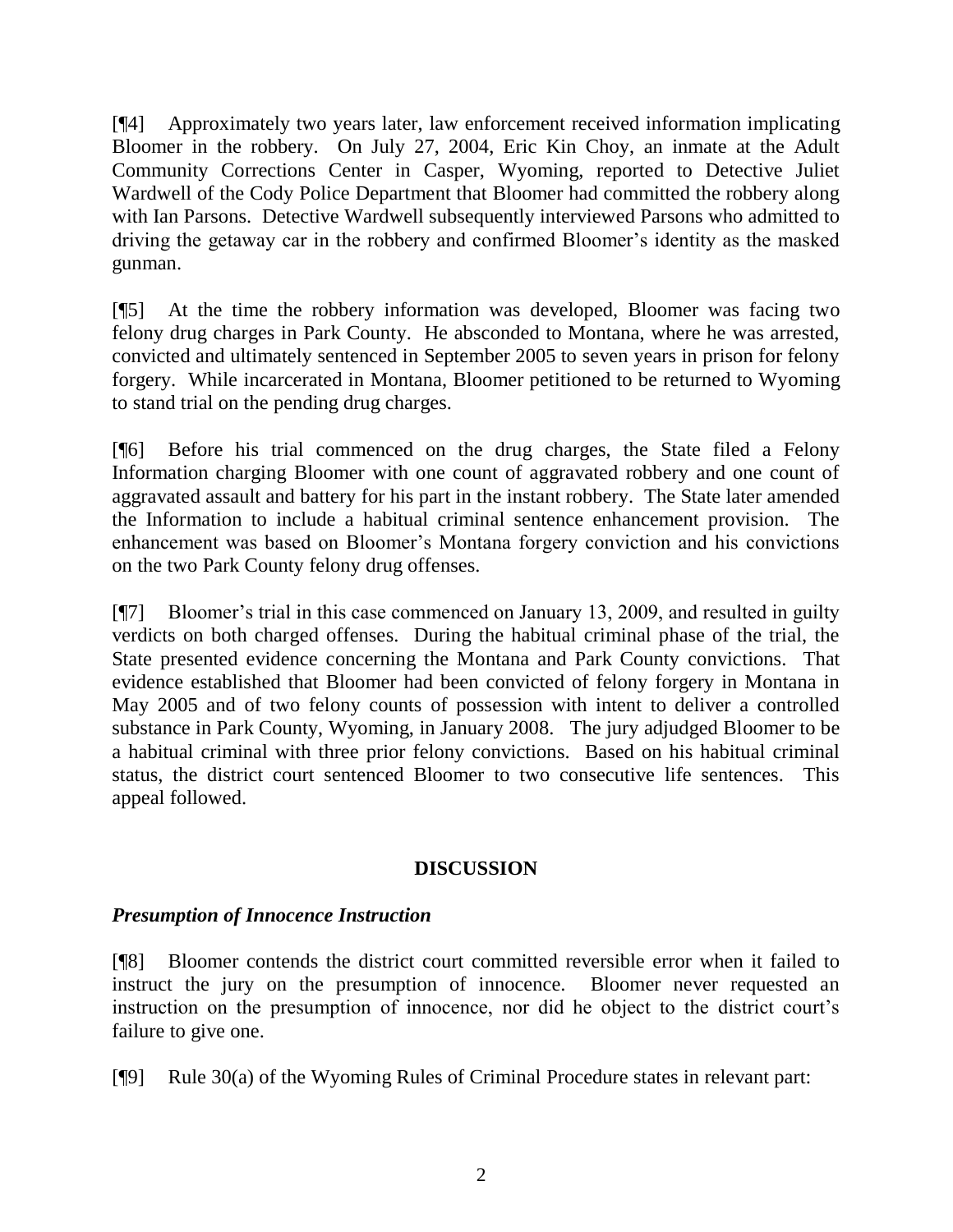No party may assign as error any portion of the charge or omission therefrom unless that party objects thereto before the jury is instructed, stating distinctly the matter to which the party objects and the grounds of the objection.

The purpose of this rule is to prevent unnecessary new trials caused by instructional errors that the trial court could easily have corrected if they had been brought to its attention at the proper time. *Ortega v. State*, 966 P.2d 961, 966 (Wyo. 1998). In essence, the rule forecloses appellate review of the alleged instructional error in this case unless it rises to the level of plain error. *Id*.; *see also Causey v. State*, 2009 WY 111, ¶ 18, 215 P.3d 287, 293 (Wyo. 2009); *Scheikofsky v. State*, 636 P.2d 1107, 1109 (Wyo. 1981); W.R.Cr.P. 52(b); W.R.A.P. 9.05 ("[p]lain errors or defects affecting substantial rights may be noticed although they were not brought to the attention of the trial court"). Under the plain error rule, Bloomer must demonstrate, by reference to the record, the existence of a clear and unequivocal rule of law which was transgressed in a clear and obvious, not merely arguable, way and resulting prejudice to a substantial right. *Duke v. State*, 2004 WY 120, ¶ 91, 99 P.3d 928, 954 (Wyo. 2004); *Hampton v. State*, 558 P.2d 504, 507 (Wyo. 1977).

[¶10] In this case, no question exists that the district court failed to instruct the jury on the presumption of innocence. However, Bloomer has not demonstrated that the district court's failure constituted an obvious transgression of a clear and unequivocal rule of law. The cases cited by Bloomer do not establish a clear-cut rule of law, constitutional or otherwise, mandating that the jury be instructed on the presumption of innocence in every criminal trial. *See Kentucky v. Whorton*, 441 U.S. 786, 99 S.Ct. 2088, 60 L.Ed.2d 640 (1979) (*per curiam*); *Taylor v. Kentucky*, 436 U.S. 478, 98 S.Ct. 1930, 56 L.Ed.2d 468 (1978), and *Slaughter v. State*, 630 P.2d 517 (Wyo. 1981). To the contrary, the United States Supreme Court determined in *Whorton* that a criminal defendant is not automatically entitled to an instruction on the presumption of innocence, and that the failure to give one does not in and of itself violate the constitution. *Whorton*, 441 U.S. at 789, 99 S.Ct. at 2090. While we believe the better practice is to give the instruction as a matter of course, the issue before us is whether plain error occurred as a result of the district court's failure to do so. We cannot conclude from Bloomer's cited authorities that the district court's failure violated a clear rule of law and, consequently, we cannot conclude that plain error occurred in this instance.

### *Habitual Criminal Sentencing Enhancement*

[¶11] As previously noted, the jury determined Bloomer was a habitual criminal and, because he had been previously convicted of three felonies, the district court sentenced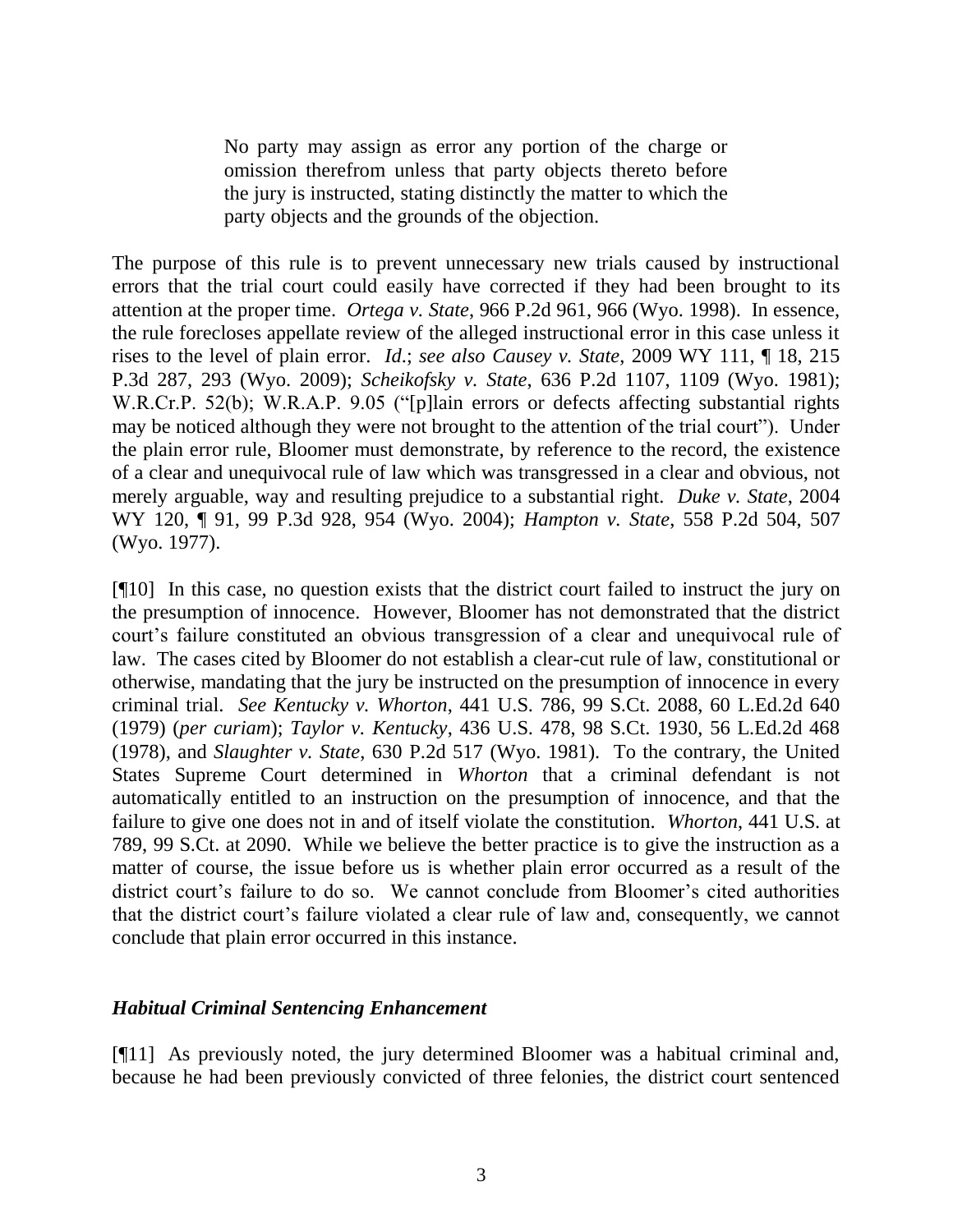him to serve two consecutive life sentences. Wyo. Stat. Ann. § 6-10-201 (LexisNexis 2009) requires enhancement of a sentence if the defendant is a habitual criminal:

(a) A person is an habitual criminal if:

(i) He is convicted of a violent felony; and

(ii) He has been convicted of a felony on two (2) or more previous charges separately brought and tried which arose out of separate occurrences in this state or elsewhere.

(b) An habitual criminal shall be punished by imprisonment for:

(i) Not less than ten (10) years nor more than fifty (50) years, if he has two (2) previous convictions;

(ii) Life, if he has three (3) or more previous convictions.

[¶12] In this appeal, Bloomer presents two arguments challenging the legality of his life sentences. Bloomer first contends the use of his Park County drug convictions was improper because those convictions were not "separately brought and tried" as required by  $\S$  6-10-201(a)(ii). He further claims that, because the criminal acts underlying the Park County convictions were committed after the commission of the instant aggravated robbery and aggravated assault and battery offenses, the drug convictions cannot be used as a basis for the habitual criminal sentencing enhancement. Whether Bloomer's sentences amount to an illegal sentence is a question of law, which we review *de novo*. *See Beyer v. State*, 2008 WY 137, ¶ 7, 196 P.3d 777, 780 (Wyo. 2008); *Manes v. State*, 2007 WY 6, ¶ 7, 150 P.3d 179, 181 (Wyo. 2007).

[¶13] We need spend little time on Bloomer's first contention of error because the State concedes Bloomer's life sentences are illegal and must be corrected. The State correctly points out that the charges leading to the Park County drug convictions were not "separately brought and tried" as mandated by  $\S$  6-10-201(a)(ii). Accordingly, those convictions may only count as one previous conviction under the habitual criminal statute, thereby limiting the sentencing range on Bloomer's current convictions to that prescribed in  $\S 6-10-201(b)(i)$ .

[¶14] As to Bloomer's second contention of error, this Court has previously considered and rejected a similar claim. In *Green v. State*, 784 P.2d 1360, 1365 (Wyo. 1989), we held that the habitual criminal statute "does not require that a crime be previously committed, only that there be previous convictions." We determined that it was the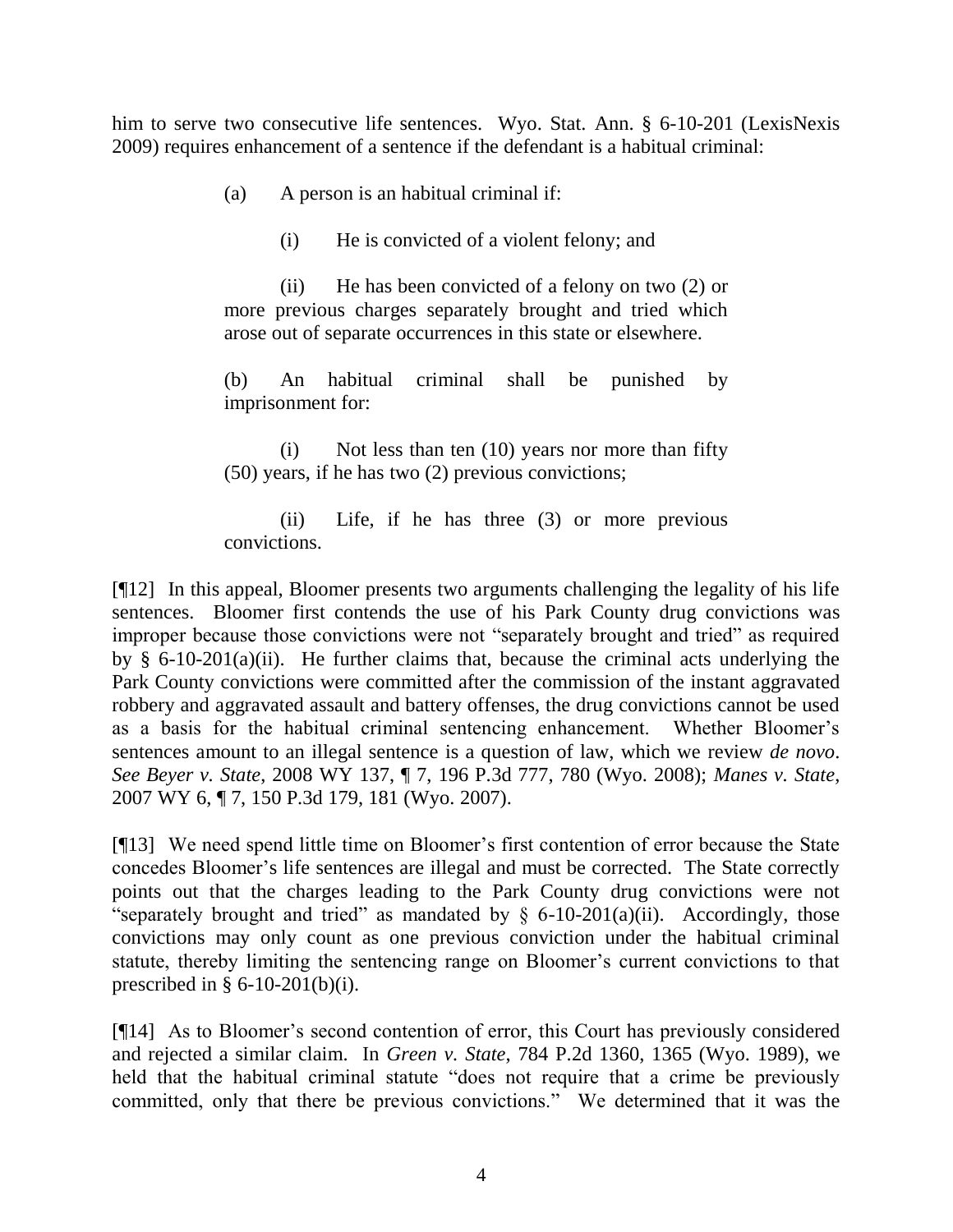sequence of convictions, and not the sequence of the criminal acts, that was relevant to the operation of the habitual criminal statute. *Id*. We recently endorsed this holding in *Smith v. State*, 2009 WY 2, ¶ 58, 199 P.3d 1052, 1069 (Wyo. 2009).

[¶15] Bloomer recognizes the force of these holdings, but urges us to reconsider them. However, we are not persuaded by Bloomer's rather convoluted argument that our interpretation of § 6-10-201 is inconsistent with the statute's plain language and the intent of the Wyoming Legislature. The fact that the legislature has not acted to alter this interpretation over the intervening years since *Green* reinforces the correctness of our determination. *See Alpine Lumber Company, LLC, v. Capital West National Bank*, 2010 WY 62, ¶ 12, \_\_\_ P.3d \_\_\_, \_\_\_ (Wyo. 2010). We decline to usurp the doctrine of *stare decisis* by modifying or overruling *Green* and *Smith*, or limiting application of this authority in this case. $<sup>1</sup>$ </sup>

[¶16] In sum, we reverse Bloomer's life sentences and remand to the district court for resentencing. Because the jury found, as a question of fact, that Bloomer's previous convictions existed, and because the record contains sufficient evidence of two prior "separately brought and tried" felony convictions that can be used as a basis for enhancing Bloomer's punishment on the instant convictions, we find it appropriate for the district court to simply resentence Bloomer in accordance with § 6-10-201(b)(i). *See Green*, 784 P.2d at 1365.

## *Ineffective Assistance of Counsel*

 $\overline{a}$ 

[¶17] Bloomer contends trial counsel rendered constitutionally ineffective assistance. Specifically, he faults counsel for not offering jury instructions on the presumption of innocence and on his right not to testify. He insists counsel's failure to advance these instructions "serves no explicable purpose" and undermines confidence in the fairness and reliability of his trial.

[¶18] Claims of ineffective assistance of counsel involve mixed questions of law and fact and, therefore, our review is *de novo*. *Proffit v. State*, 2008 WY 114, ¶ 33, 193 P.3d 228, 241 (Wyo. 2008). To prevail on his claim, Bloomer must first establish that trial counsel's performance was deficient. This requires a showing that counsel failed to render such assistance as would have been offered by a reasonably competent attorney. *Dettloff v. State*, 2007 WY 29, ¶ 18, 152 P.3d 376, 382 (Wyo. 2007) (citing *Hirsch v. State*, 2006 WY 66, ¶ 15, 135 P.3d 586, 593 (Wyo. 2006)). Bloomer next must

<sup>1</sup> Bloomer urges us not to apply the holdings of *Green* and *Smith* in this case for the reason he was unjustly subjected to the habitual criminal sentence enhancement by the intentional actions of the prosecutor. Our review of the record, however, does not disclose any basis to support a conclusion the prosecutor intentionally delayed filing the instant charges for the purpose of compelling application of the habitual criminal statute, as Bloomer suggests.